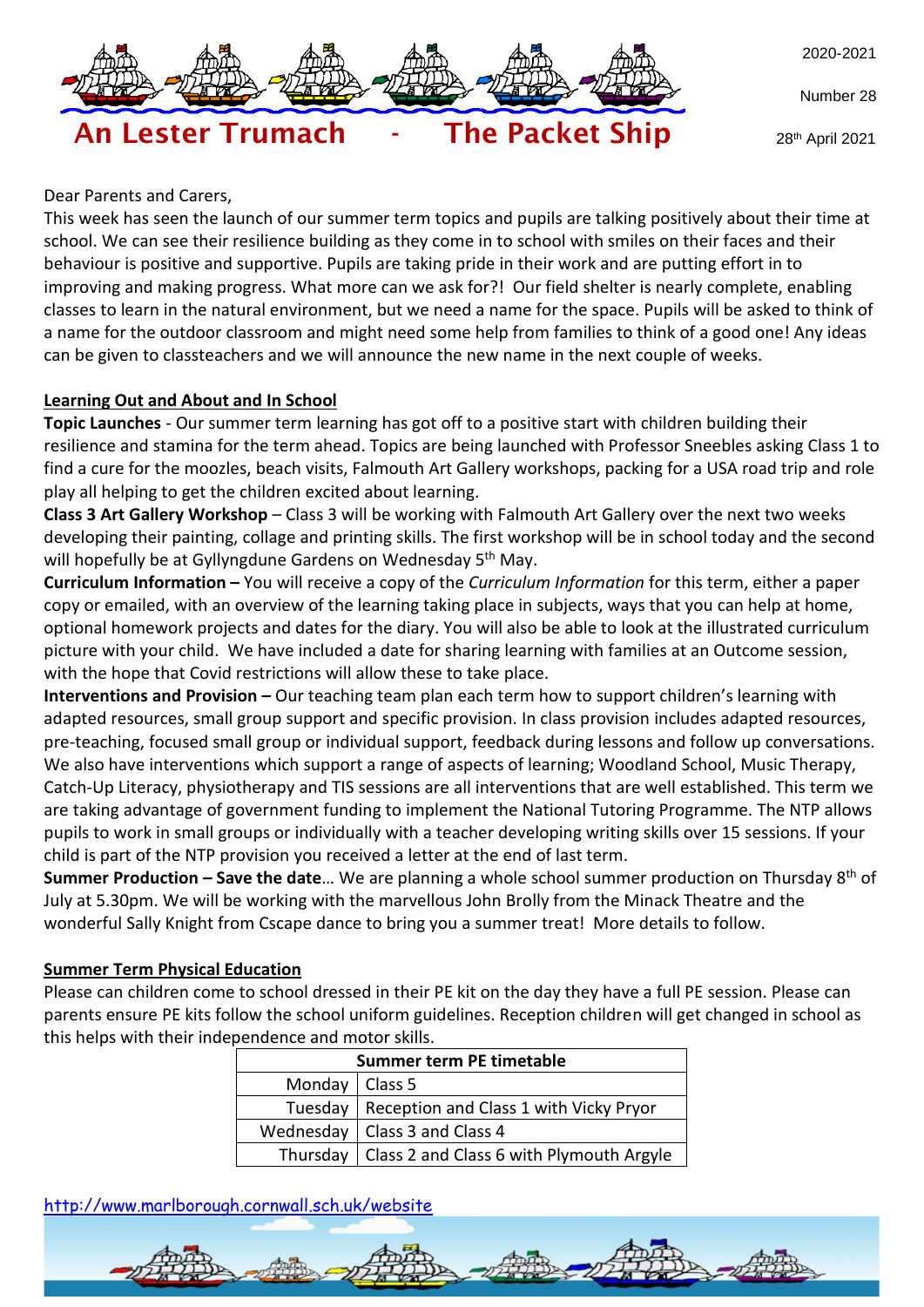**Swimming Sessions –** Class 6 are enjoying their swimming sessions this week and are returning to school exhausted at 11am! Although we can cover swimming costs from the school budget, parents have the option of donating £15 towards the cost via ParentPay. **Change of date for Class 5** - Class 5 will be swimming every day during the week beginning 24<sup>th</sup> May. Their sessions will be from 9am-10am so children can be dropped off at Ships and Castles from 8.30am. Mrs Gall will send out more information nearer the time.

# **Parent Meetings**

We held our Parents' Meetings last term over the phone and at the end of the summer term you will receive an End of Year Report for your child. If, however, there is anything you would like to discuss with your child's class teacher an appointment can be made via the office.

## **Covid Cases, Symptoms and Testing**

- Please continue to inform the office if your child shows symptoms of Covid-19, is being tested, is awaiting a test result and the outcome of the test.
- Please continue to inform the office if someone in your household has symptoms and the result of the Covid test. All household members need to isolate if someone displays symptoms.

## **Mariners catch up update**

It was lovely for a few of the parents to meet in the sunshine for an outdoors catch up last week. We discussed in particular ways to bring the parent community together after the last year. To this end, we are planning two new initiatives:

1) **Mariners Roulette** - sign up to be matched with two other parents to arrange a mutually convenient coffee, beer or swim! We've all missed some of the social aspects of school drop offs and pick ups this year. We hope many parents may be interested in taking up this opportunity which will help us all reconnect.

2) **Breakfast beach meet-ups for each class** - once the rules allow groups of up to 30, we will organise some early morning meet ups on the beach, possibly with croissants...

*Further details of both of these, and how to sign up, will be sent round by email.*

## **Dates for the Diary**

**Week beginning 26th April** – Class 6 Intensive Swimming Week **Monday 3rd May** – Bank Holiday Monday **Tuesday 4th May** – Class 5 Adventure Club **Week beginning 24th May** – Class 5 Intensive Swimming Week **Thursday 24th June** – Sports Day **Thursday 7th July** – Whole School Summer Performance

## **Marlborough Kitchen**

**Booking School Lunches –** ParentPay is now open for booking meals up. Please can parents in Reception, Class 1 and Class 2 please book their lunches in advance. Many thanks.

### **Upcoming lunches are:**

| Thursday 29 <sup>th</sup> | Friday 30 <sup>th</sup> | Monday 3rd | Tuesday 4 <sup>th</sup> | Wednesday 5 <sup>th</sup> | Thursday 6 <sup>th</sup> | Friday 7 <sup>th</sup> April |
|---------------------------|-------------------------|------------|-------------------------|---------------------------|--------------------------|------------------------------|
| April                     | April                   | May        | May                     | April                     | April                    |                              |
| Sausages and              | Fishcakes with          | May Bank   | Pork Ragu Pasta         | Jacket Potato             | Beef Chilli              | Fishfingers and              |
| Wedges                    | Spicy Tomato            | Holiday    | Lentil Ragu             | Egg Mayo Roll             | <b>Bean Chill</b>        | wedges                       |
| Veggie                    | Sauce                   |            | Pasta                   |                           | Hummus and               | Beetroot and                 |
| Sausages and              | Veggie                  |            | Mackeral Pate           |                           | <b>Breadsticks</b>       | <b>Halloumi Burger</b>       |
| Wedges                    | Chickpea Curry          |            | with Bread Rolls        |                           |                          | Tomato and                   |
| Pea, Herb and             | with Rice               |            |                         |                           |                          | Sesame Soup                  |
| Feta Frittata             | Tomato and              |            |                         |                           |                          |                              |
|                           | Sesame Soup             |            |                         |                           |                          |                              |

## <http://www.marlborough.cornwall.sch.uk/website>